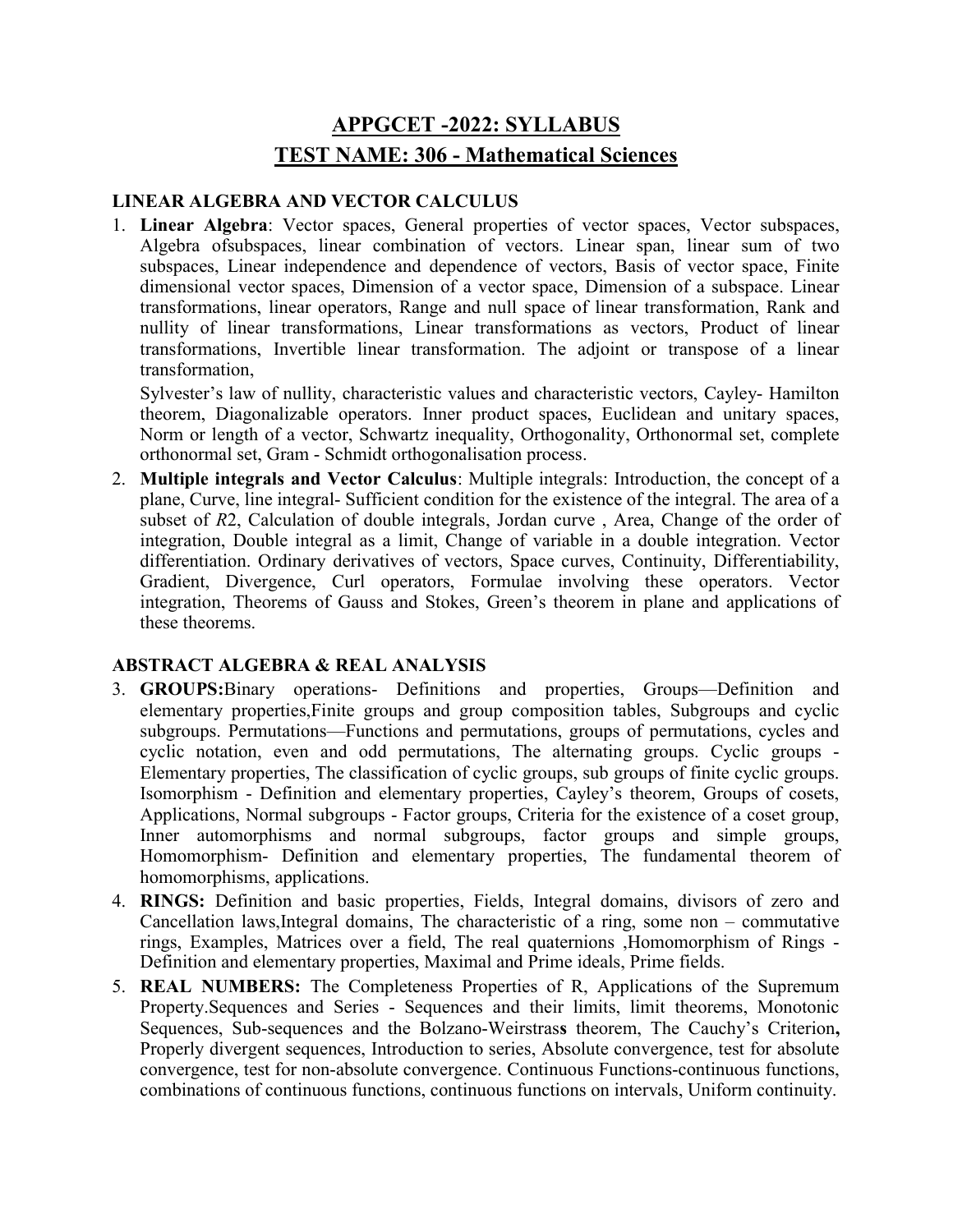6. DIFFERENTIATION AND INTEGRATION: The derivative, The mean value theorems, L'Hospital Rule, Taylor's Theorem. Riemann integration - Riemann integral, Riemann integrable functions, Fundamental theorem.

#### DIFFERENTIAL EQUATIONS

- 7. Differential equations of first order and first degree :Linear differential equations; Differentialequations reducible to linear form; Exact differential equations; Integrating factors; Change of variables; Simultaneous differential equations; Orthogonal trajectories.
- 8. Differential equations of the first order but not of the first degree: Equations solvable for p; Equationssolvable for y; Equations solvable for x; Equations that do not contain x (or y); Equations of the first degree in x and y - Clairaut's equation.
- 9. Higher order linear differential equations: Solution of homogeneous linear differential equations oforder n with constantcoefficients. Solution of the non-homogeneous linear differential equations with constant coefficients by means of polynomial operators. Method of undetermined coefficients; Method of variation of parameters; Linear differential equations with non-constant coefficients; The Cauchy-Euler equation.
- 10. System of linear differential equations: Solution of a system of linear equations with constantcoefficients; An equivalent triangular system. Degenerate Case: p1(D) p4(D)-p2(D)  $p3(D) = 0.$

#### SOLID GEOMETRY

- 11. The Plane: Equation of plane in terms of its intercepts on the axis, Equations of the plane through thegiven points, Length of the perpendicular from a given point to a given plane, Bisectors of angles between two planes, Combined equation of two planes, Orthogonal projection on a plane.
- 12. The Line: Equations of a line, Angle between a line and a plane, The condition that a given line may lie ina given plane, The condition that two given lines are coplanar, Number of arbitrary constants in the equations of a straight line. Sets of conditions which determine a line, The shortest distance between two lines. The length and equations of the line of shortest distance between two straight lines, Length of the perpendicular from a given point to a given line, Intersection of three planes, Triangular Prism.
- 13. The Sphere: Definition and equation of the sphere, Equation of the sphere through four given points,Plane sections of a sphere. Intersection of two spheres; Equation of a circle. Sphere through a given circle; Intersection of a sphere and a line. Power of a point; Tangent plane. Plane of contact. Polar plane, Pole of a plane, Conjugate points, Conjugate planes; Angle of intersection of two spheres. Conditions for two spheres to be orthogonal; Radical plane. Coaxial system of spheres; Simplified from of the equation of two spheres.
- 14. Cones, cylinders and conicoids: Definitions of a cone, vertex, guiding curve, generators. Equation of thecone with a given vertex and guiding curve. Enveloping cone of a sphere. Equations of cones with vertex at origin are homogenous. Condition that the general equation of the second degree should represent a cone. Condition that a cone may have three mutually perpendicular generators Intersection of a line and a quadric cone. Tangent lines and tangent plane at a point. Condition that a plane may touch a cone. Reciprocal cones. Intersection of two cones with a common vertex. Right circular cone. Equation of the right circular cone with a given vertex, axis and semi-vertical angle. Definition of a cylinder. Equation to the